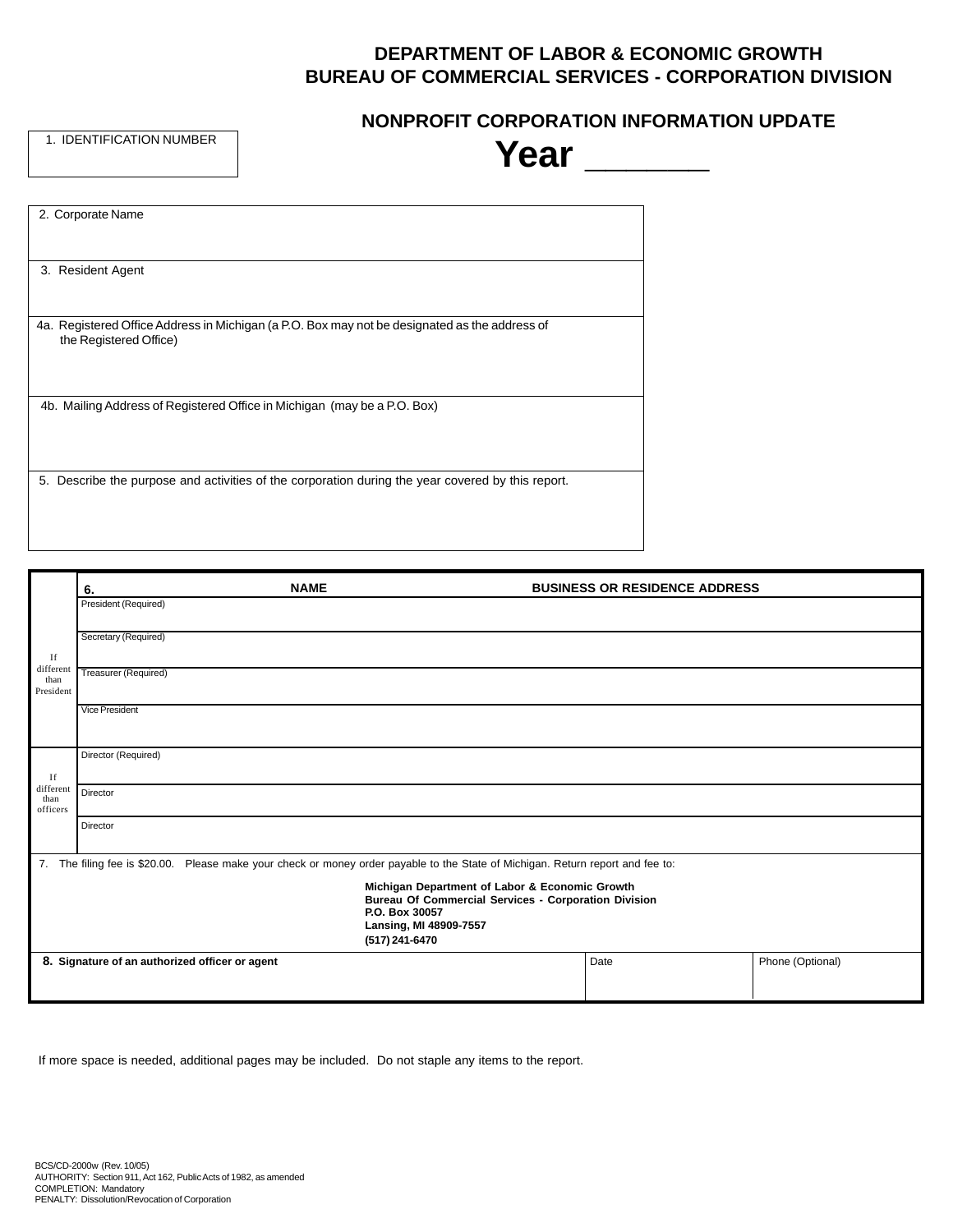| NAME OF PERSON OR ORGANIZATION REMITTING FEES | PREPARER'S NAME AND BUSINESS TELEPHONE NUMBER |
|-----------------------------------------------|-----------------------------------------------|
|                                               |                                               |
|                                               |                                               |

## **INFORMATION AND INSTRUCTIONS**

Insert the year for which this update is being filed.

- 1. Enter the name of your corporation
- 2. Enter the six digit identification number assigned by the Bureau. **\*\*Check Corporation Division Database\*\***
- 3. Enter the name of the corporation's resident agent. The agent must be an individual person, or a Michigan corporation, or a foreign corporation authorized to transact business in Michigan. Note that a corporation cannot act as its own resident agent (do not insert your own corporation name in item 3).
- 4a. Enter the street address of the registered office in Michigan (this must be a Michigan address). The registered office is the physical location where the resident agent (in item 3) can be found for service of process.
- 4b. This section should only be completed if the corporation has a different mailing address from the street address set forth in section 4a (a post office box for example).
- 5. Enter a general description of the nature of the corporation's activities for the year of this update.
- 6. Enter names and addresses of the officers and directors as required by section 911 of the Nonprofit Corporation Act. Two or more offices may be held by the same person. Sections 531 and 501 of the Act require the corporation to have a President, Secretary, Treasurer and a Board of Directors with at least one person on the Board. If the corporation has not yet commenced business and no officers or directors have been elected, insert the words "not yet elected".
- 7. The filing fee for the report is \$20.00. The fee increased to \$20 October 1, 2003 through September 30, 2007 because of the passage of PA 107 of 2003. Please make your check or money order payable to the State of Michigan.
- 8. An authorized officer or agent must sign the report. Please indicate title and date of signature. A phone number is optional, but if a phone number is included, we try to contact by phone for any necessary corrections instead of returning the report.

The Department of Labor & Economic Growth will not discriminate against any individual or group because of race, sex, religion, age, national origin, color, marital status, disability or political beliefs. If you need help with reading, writing, hearing, etc., under the Americans with Disabilities Act, you may make your needs known to this agency.